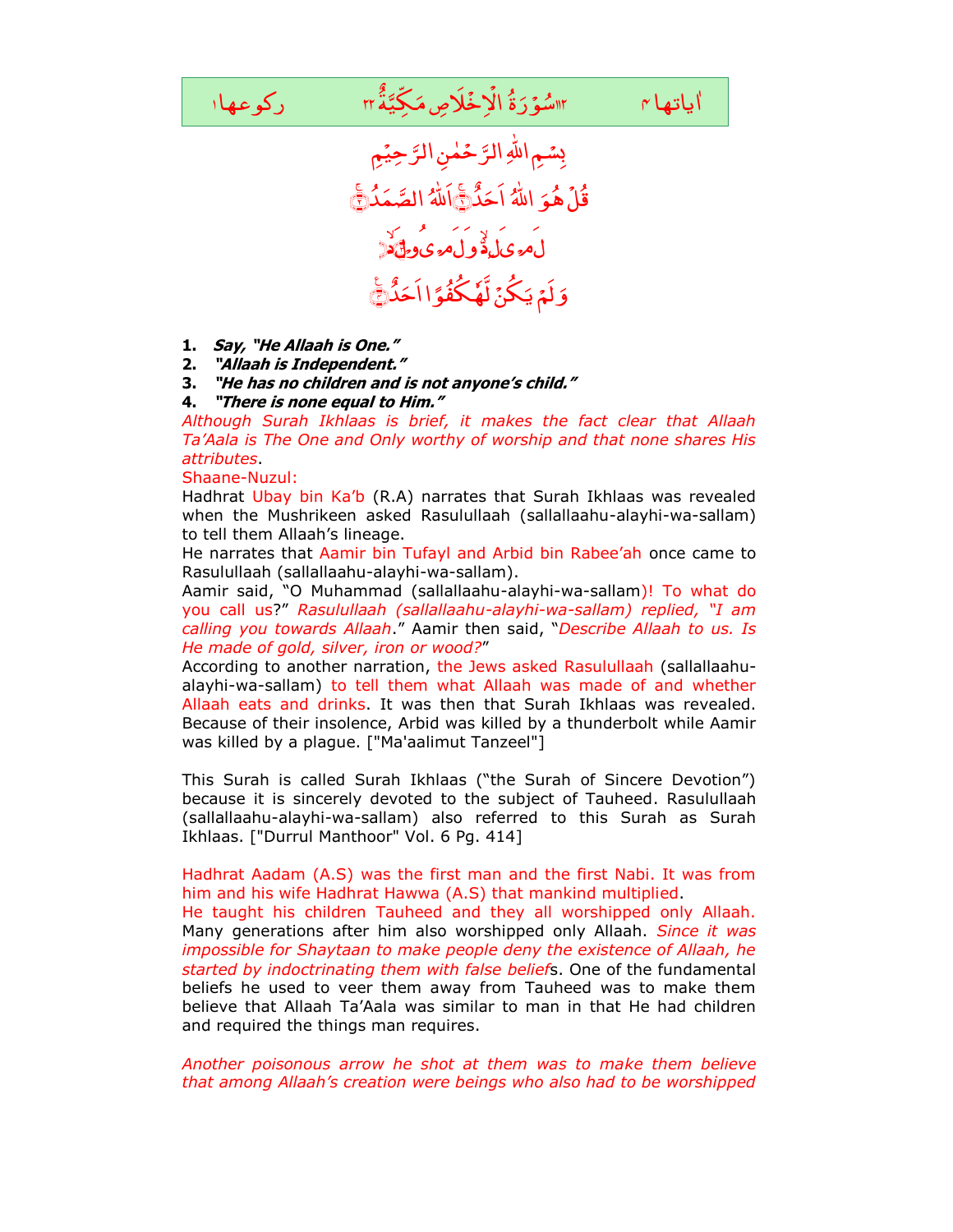*to attain proximity to Allaah. He convinced them that these beings would intercede for them in Allaah's court if they worshipped them*.

Using such methods*, Shaytaan made many people believe that the angels were Allaah's daughters and that people like Hadhrat Isa (A.S) and Hadhrat Uzair (A.S) were Allaah's sons*. He also made them prostrate to idols and sacrifice animals in the names of idols. Idol worship began even before the coming of Hadhrat Nooh (A.S). As people fell for Shaytaan's guile, Allaah Ta'Aala continued sending the Ambiya (A.S) as well as divine scriptures to this world to guide them. However, the majority of people in every period refused to believe in Tauheed and continued practising shirk.

When Rasulullaah (sallallaahu-alayhi-wa-sallam) started calling people to Tauheed, shirk had become so widespread and accepted that the Mushrikeen gaped and said, **"Has he made all the many gods into one god? This is indeed something strange!"<sup>1</sup>**

When anything becomes popular, anyone speaking against it is treated with suspicion even though the thing is evil. When shirk and idolatry became popular in the Arabian peninsula, even the progeny of the stalwart of Tauheed [Hadhrat Ibraheem (A.S)] stooped to the level of placing 360 idols in the Ka'bah, which he built as a shrine of Tauheed. Arabia was filled with temples and idols that were revered by all.

When these people asked Rasulullaah (sallallaahu-alayhi-wa-sallam) to explain Allaah's lineage, Allaah revealed Surah Iklaas commanding Rasulullaah (sallallaahu-alayhi-wa-sallam) to tell the people that *"He Allaah is One."* This verse makes it clear that Allaah is Only one of His kind and that none of the creation can be compared to Him in any way.

Furthermore, Allaah states, **"Allaah is Independent."** Hadhrat Abu Huraira (R.A) has mentioned that this means that Allaah needs no one, but that everything needs Allaah. Translating the word "Samad" as "Independent" does not do justice to the word because the word includes the fact that all are in need of Allaah. "Ruhul Ma'aani" reports from Ibnul Ambaari (A.R) that lexicologists are unanimous that the word "Samad" refers to a sovereign who is second to none and to whom everyone turns for their needs and all their affairs.

According to Hadhrat Abdullaah bin Abbaas (R.A), the word "Samad" refers to a sovereign whose sovereignty is absolute, whose honour is absolute, whose majesty is absolute, whose forbearance is absolute, whose knowledge is absolute, whose wisdom is absolute and whose every fragment of honour and sovereignty is absolute.

**"He has no children and is not anyone's child."**This verse answers those people who want to know Allaah's lineage. They should know that Allaah Ta'Aala has no family at all. There is always a similarity between parent and child. Since none is similar to Allaah at all, He can have neither parents nor children. Allaah Ta'Aala says in Surah Maryam, *"They say, "Rahman has taken a child." You have certainly said a grave thing***.** (The gravity of what you say is so intense that) *The heavens may split asunder because of it, the earth may be cleaved open and the mountains may crash to pieces. All this* 

 $\overline{a}$ 

 $<sup>1</sup>$  Surah Saad (Surah 38), verse 5.</sup>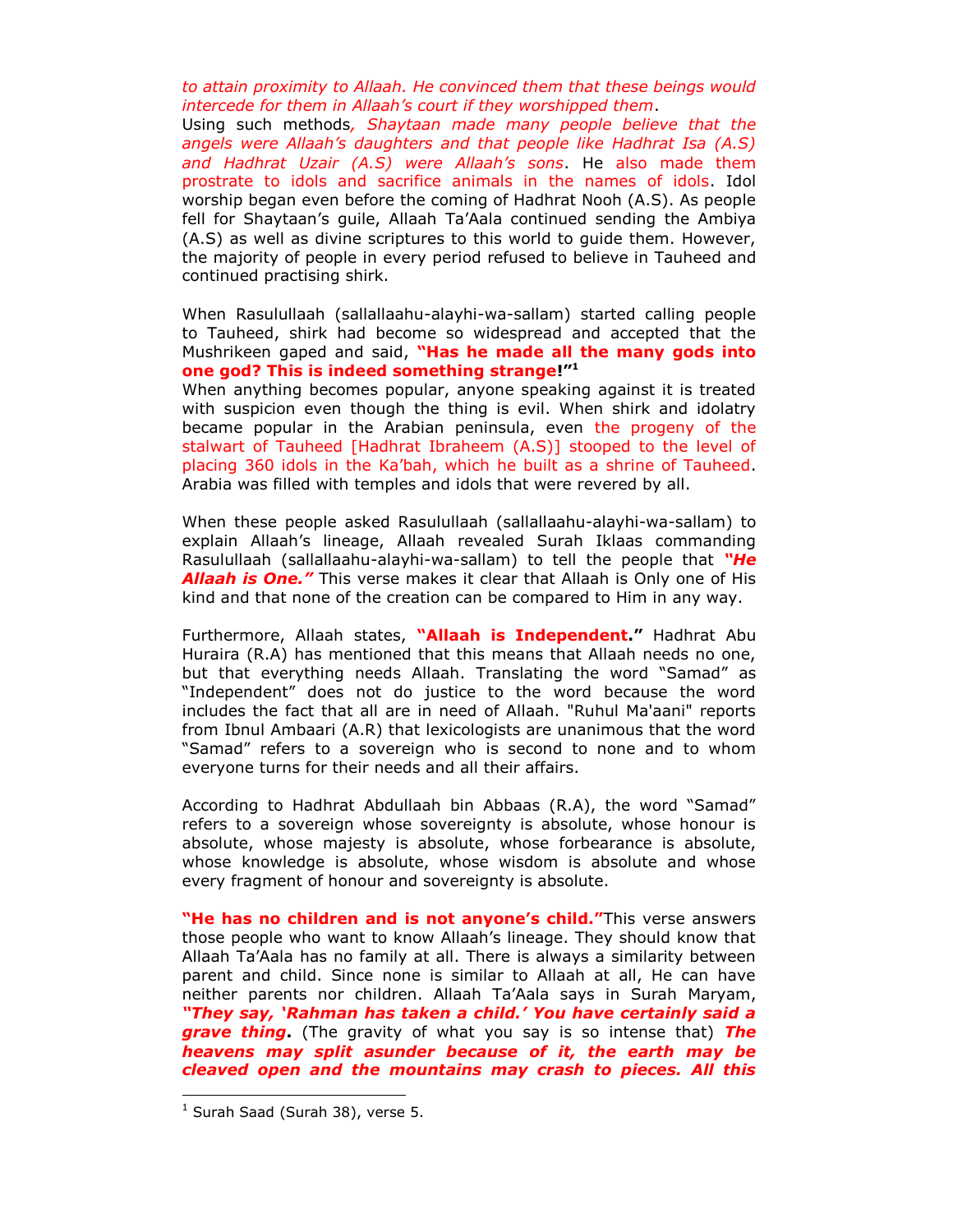## *because they ascribed children to Rahman. It is not befitting of Rahman to take children. Everything within the heavens and the earth shall come to Rahman as slaves."*[Surah 19, verses 88-93]

Allaah has been forever and shall remain forever. He had no birth and none was born from Him. The Mushrikeen who believed that the angels are Allaah's daughters are wrong just as the Christians are wrong to believe that Hadhrat Isa (A.S) is Allaah's son and just as the Jews are wrong to believe that Hadhrat Uzair (A.S) was Allaah's son. They merely copy what others say without thinking. Allaah Ta'Aala says in Surah Taubah, *"The Jews say, "Uzair is the son of Allaah!" and the Christians say, "Maseeh is the son of Allaah!" These are mere words that emerge from their mouths. They imitate the statements of those who passed before them. May Allaah destroy them! Where are they wandering astray***?"**[Surah 9, verse 30]

**"There is none equal to Him."** This verse negates every type of similarity that people may draw between Allaah and his creation. Only He is worthy of worship, only He has knowledge of everything and only He can fulfil needs. This verse is similar to the verse of Surah Shura where Allaah Ta'Aala says, **"There is nothing like Him, and He is the All Hearing, the All Seeing."**[Surah 42, verse 11]

In an exceptionally concise manner, the Surah confirms that every good attribute is found in Allaah and it denies that Allaah has any defect.

Hadhrat Abu Huraira (R.A) narrates from Rasulullaah (sallallaahu-alayhiwa-sallam) that people constantly say that Allaah has created everything and then they ask who created Allaah. When this question is posed, one should say, **"Allaah is Independent. He has no children and is not anyone's child. There is none equal to Him."** 

According to another narration, Rasulullaah (sallallaahu-alayhi-wasallam) advised that when this question plagues one's mind, one should say:

{TRANSLATION: I believe in Allaah and His apostles (A.S)} [Bukhari and Muslim]

Hadhrat Abu Huraira (R.A) has also narrated from Rasulullaah (sallallaahu-alayhi-wa-sallam) that Allaah Ta'Aala says, *"The son of Aadam has falsified Me when he should not do so. He has also sworn Me when he should not do so. He has falsified Me by saying that I cannot resurrect him whereas I created him the first time and creating the second time is even easier. Man swears me by saying that I have children whereas I am The One, The Independent. I have no children neither am I anyone's child. There is none equal to Me."*["Mishkaat" Pg. 13]

## THE VIRTUES OF SURAH IKHLAAS

Hadhrat Abu Sa'eed Khudri (R.A) narrates that a Sahabi (R.A) once heard another Sahabi (R.A) repeatedly reciting Surah Ikhlaas. When he reported this to Rasulullaah (sallallaahu-alayhi-wa-sallam), the Prophet (sallallaahu-alayhi-wa-sallam) sensed that he regarded the act as insignificant. Rasulullaah (sallallaahu-alayhi-wa-sallam) told him that *Surah Ikhlaas equalled a third of the Qur'aan.* [Bukhari Vol. 2 Pg. 750]